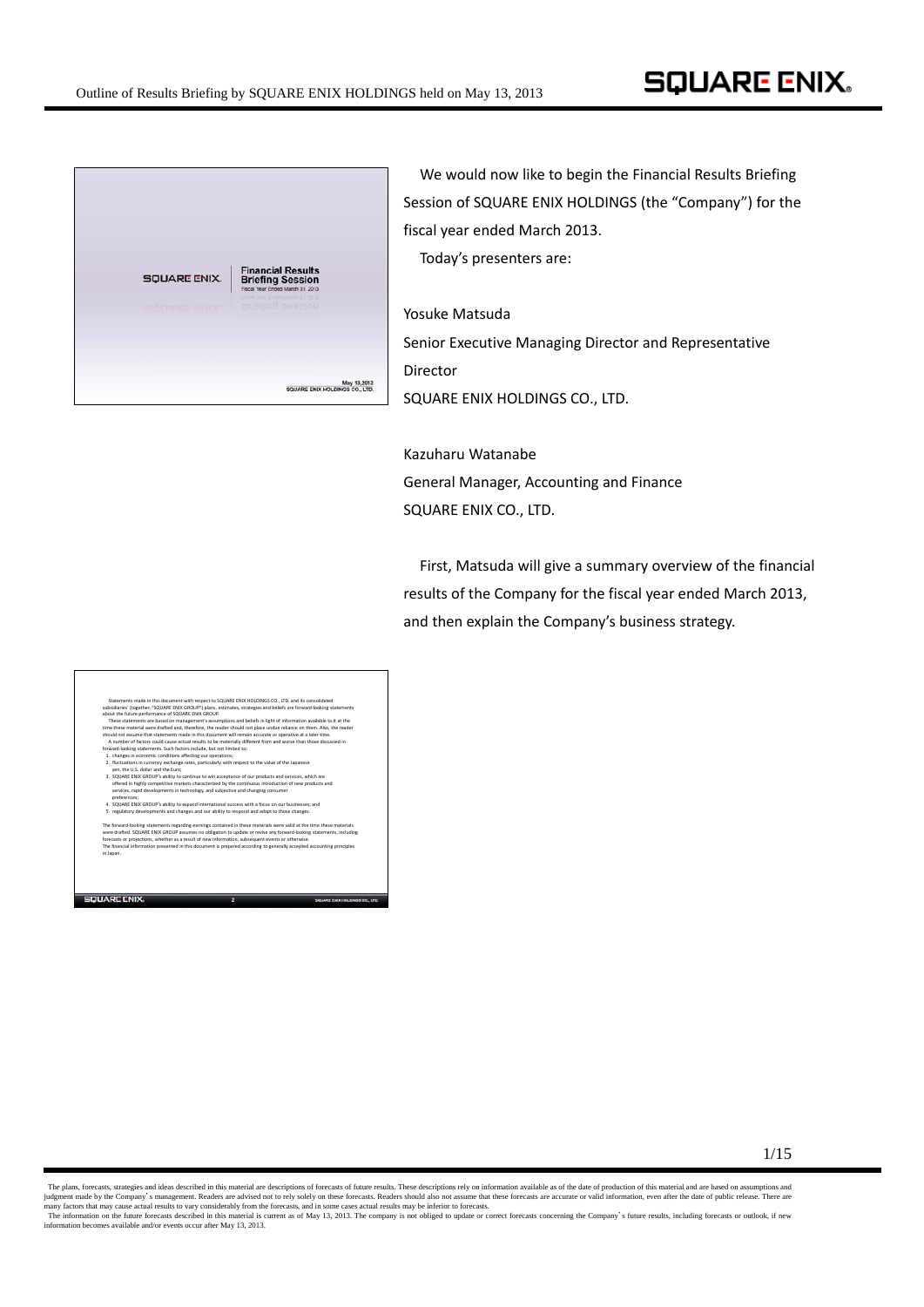

Hello. I'm Yosuke Matsuda. I would like to explain the outline of the Company's financial results for the fiscal year ended March 2013, as well as our future business strategy.

|                                      |                                  |                       |                                  |              | (Billions of Yen) |  |
|--------------------------------------|----------------------------------|-----------------------|----------------------------------|--------------|-------------------|--|
|                                      | <b>Fiscal Year</b>               |                       | <b>Fiscal Year</b>               |              |                   |  |
|                                      | Ended 3/12                       | $\boldsymbol{\kappa}$ | Ended 3/13                       | ٩.           | % Change          |  |
| <b>Net Sales</b>                     | 127.9                            | 100%                  | 148.0                            | 100%         | 16%               |  |
| <b>Operating Income</b>              | 10.7                             | 8%                    | (6.1)                            |              |                   |  |
| <b>Recurring Income</b>              | 10.3                             | 8%                    | (4.4)                            |              |                   |  |
| Net Income                           | 6.1                              | 5%                    | (13.7)                           |              |                   |  |
|                                      |                                  |                       |                                  |              |                   |  |
|                                      | <b>Fiscal Year</b><br>Ended 3/12 | $\boldsymbol{\kappa}$ | <b>Fiscal Year</b><br>Ended 3/13 | $\mathbf{M}$ | Change            |  |
| <b>Depreciation and Amortization</b> | 5.0                              |                       | 7.3                              |              | 2.3               |  |
| <b>Capital Expenditure</b>           | 5.2                              |                       | 12.5                             |              | 7.3               |  |
| <b>Number of Employees</b>           | 3,424                            |                       | 3,782                            |              | 358               |  |

For the fiscal year ended March 2013, we recorded net sales of ¥147,981 million, operating loss of ¥6,081 million, recurring loss of ¥4,378 million, and net loss of ¥13,714 million, and these results are approximately in line with our financial forecasts disclosed on March 26.

To explain the key points regarding the Income Statement on page 10 (of the English translation version; the same shall apply hereafter) of the Earnings Briefing, the 'Provision for Allowance for Sales Returns' for the fiscal year ended March 2013 was ¥3,927 million, which is a significant increase from the ¥1,502 million recorded for the prior fiscal year. Also, due to the large number of new game titles released, including major ones, 'Advertising Expenses' was ¥12,309 million, which is a sharp increase from ¥7,258 million in the prior fiscal year.

As a result, operating loss, including the amounts just mentioned, was ¥6,081million.

The plans, forecasts, strategies and ideas described in this material are descriptions of forecasts of future results. These descriptions rely on information available as of the date of production of this material and are judgment made by the Company's management. Readers are advised not to rely solely on these forecasts. Readers should also not assume that these forecasts are accurate or valid information, even after the date of public rel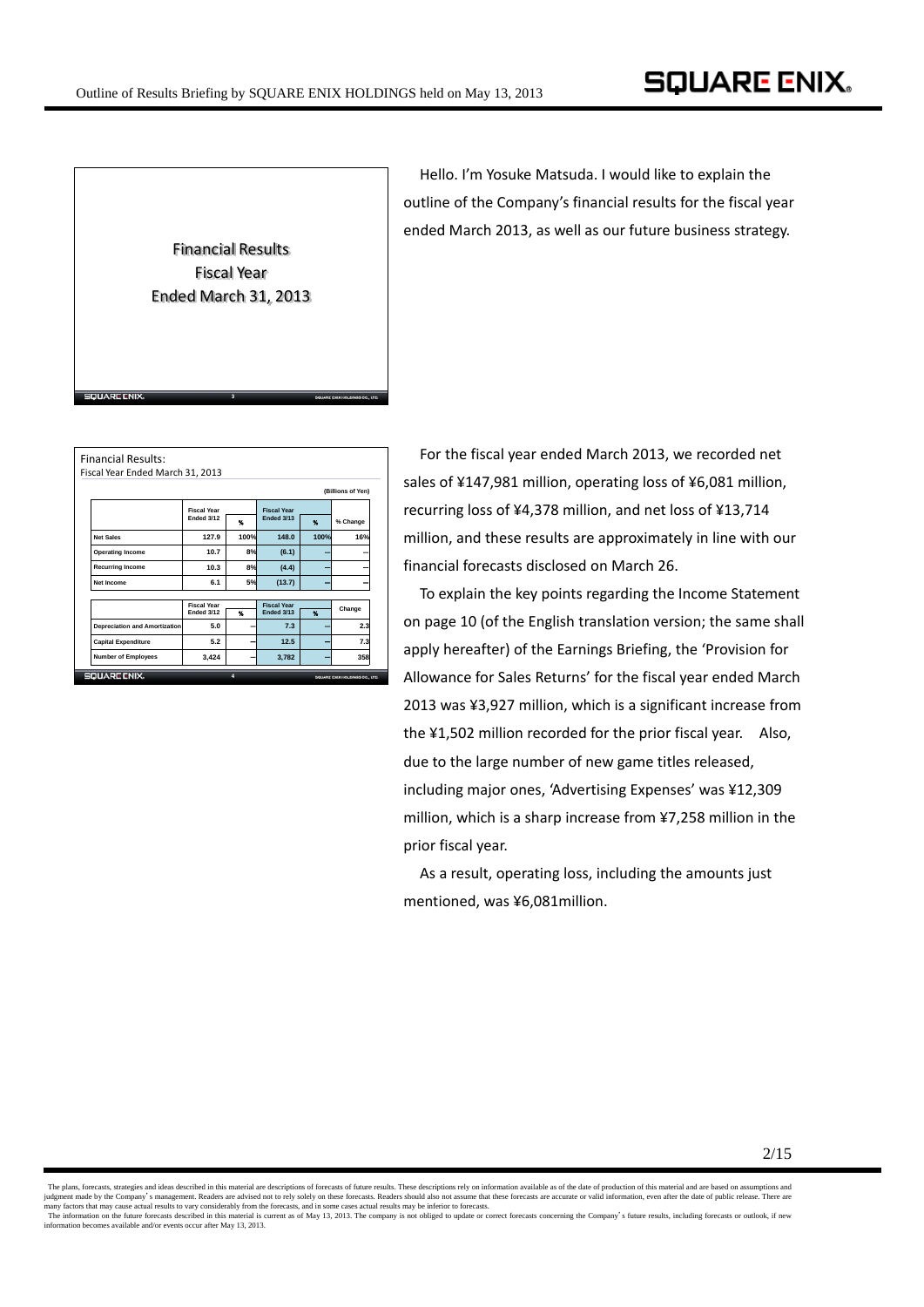|                                                                                              |                                 | Fiscal Year Ended March 31, 2013 by Business Segment |             |               |                                       | (Billions of Yen)                          |
|----------------------------------------------------------------------------------------------|---------------------------------|------------------------------------------------------|-------------|---------------|---------------------------------------|--------------------------------------------|
| 1. Results for the Fiscal Year ended March 31. 2013<br><b>Digital</b><br><b>Fliminations</b> |                                 |                                                      |             |               |                                       |                                            |
|                                                                                              | <b>Entertainment</b>            | <b>Amusement</b>                                     | Publication | Merchandising | or unallocated                        | Total                                      |
| <b>Net Sales</b>                                                                             | 89.5                            | 44.3                                                 | 11.1        | 3.3           | (0.1)                                 | 148.0                                      |
| <b>Operating Income</b>                                                                      |                                 | (0.4)                                                | 2.5         | 0.7           | (8.9)                                 | (6.1)                                      |
| <b>Operating Margin</b>                                                                      | 0.0%                            | (0.8%                                                | 22.4%       | 20.4%         |                                       | (4.1%                                      |
| 2. Results for the Fiscal Year ended March 31, 2012                                          | Digital<br>Entertainment        | Amusement                                            | Publication | Merchandising | <b>Fliminations</b><br>or unallocated | Total                                      |
| <b>Net Sales</b>                                                                             |                                 |                                                      |             |               |                                       |                                            |
| <b>Operating Income</b>                                                                      | 71.9<br>12.6                    | 41.9<br>2.6                                          | 11.3<br>2.6 | 2.8<br>0.7    | (0.0)<br>(7.8)                        |                                            |
| <b>Operating Margin</b>                                                                      | 17.5%                           | 6.1%                                                 | 22.7%       | 26.8%         |                                       | (Billions of Yen)<br>127.9<br>10.7<br>8.4% |
| 3. Changes (1-2)                                                                             |                                 |                                                      |             |               |                                       |                                            |
|                                                                                              | Digital<br><b>Entertainment</b> | <b>Amusement</b>                                     | Publication | Merchandising | <b>Fliminations</b><br>or unallocated | Total                                      |
| <b>Net Sales</b>                                                                             | 17.6                            | 2.4                                                  | (0.2)       | 0.5           | (0.1)                                 | (Billions of Yen)<br>20.1                  |

This slide shows the breakdown by business segment. This is found on page 17 of the Earnings Briefing.

The results for the Digital Entertainment business were quite severe, but the segment secured a small amount of operating profit of ¥44 million.

The Amusement business segment incurred operating loss of ¥353 million, negatively affected by the sluggish sales of arcade game machines released in the first half of the fiscal year ended March 2013.

The Publication business segment recorded operating income of ¥2,484 million against net sales of ¥11,086 million, which is a slight decline from the prior fiscal year, but the segment is steadily making profits.

The Merchandising business segment recorded operating income of ¥667 million against net sales of ¥3,264 million, and this segment is also continuing to make stable profits.

Segment adjustments for unallocated corporate operating expenses were ¥8,924 million.

Under the original financial forecast, we planned to achieve the target operating income amount by the initially forecasted income from the Digital Entertainment businesses; however, due to the disappointing financial results of the business segment, as a whole, the Company incurred operating loss of ¥6,081million.

With respect to balance sheet items, there are no specific items worth noting, but I would like to comment on one point. With respect to the 'Allowance for Sales Returns' found on page 9 of the Earnings Briefings, the balance as of the end of March 2012 was ¥1,545 million, but the balance increased sharply to ¥4,319 million as of the end of March 2013.

If you go to page 11 of the Earnings Briefing, 'Loss on Disposal of Content' of ¥3,696 million and 'Loss on Evaluation of Content' of ¥4,834 million were incurred, respectively, resulting in an extraordinary loss amounting to ¥11,210 million, and a net loss of ¥13,714 million.

The plans, forecasts, strategies and ideas described in this material are descriptions of forecasts of future results. These descriptions rely on information available as of the date of production of this material and are judgment made by the Company's management. Readers are advised not to rely solely on these forecasts. Readers should also not assume that these forecasts are accurate or valid information, even after the date of public rel information becomes available and/or events occur after May 13, 2013.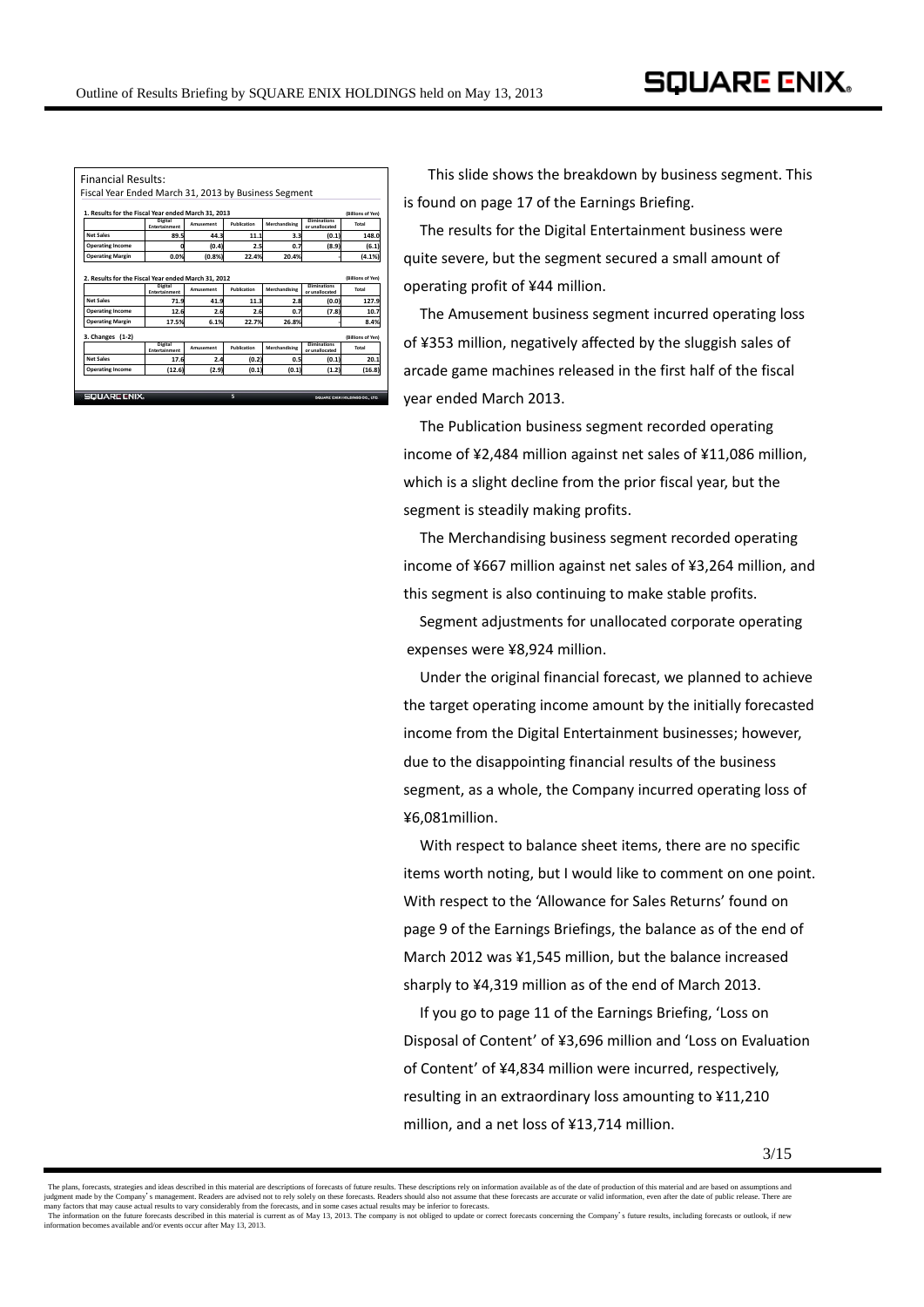Strategic Change in the Digital Entertainment Business (HD Segment)

**6**

**SQUARE CNIX** 

Next, I plan to speak about our forthcoming business plans, in particular our HD Game business within our Digital Entertainment segment.

To put it simply, the packaged games business, and in particular the Western market packaged sales business' operating and earnings efficiency, has been very challenging. In the fiscal year ended March 2013, we released the major titles including *"Sleeping Dogs," "Hitman,"* and *"Tomb Raider."* These titles were lauded by the industry from a creative perspective, achieved very high levels of quality, and I believe that we achieved our primary goal of both reinvigorating existing IPs and creating new IPs.

However, from the perspective of profitability, there was tremendous competition from many other strong titles, and with the diverse amount of entertainment options available, customers have become more selective, resulting in this disappointing outcome.

In particular, net sales to customers is a critical metric (net sales being the actual number of units sold at the retail level beyond the number of sales to the distribution network), and we have seen significant degradation in results. In the packaged sales business, very strong competition in the marketplace has resulted in pricing methods such as price protection (costs incurred to maintain pricing) and back‐end rebates (sales incentives) growing in increased importance, and creating a critical increase in pricing method costs.

Furthermore, in the Western markets, while it was assumed that products could be sold across relatively long‐term horizons, as a glut of major titles came into the market, sales opportunities and periods tightened, and this caused a critical increase in advertisement spend to lift initial shipments.

As a result, as explained earlier with respect to the Income Statement, the 'Provision for Allowance for Sales Returns' and 'Advertising Expenses' increased, and even though development expenses were covered, these titles did not

The plans, forecasts, strategies and ideas described in this material are descriptions of forecasts of future results. These descriptions rely on information available as of the date of production of this material and are judgment made by the Company's management. Readers are advised not to rely solely on these forecasts. Readers should also not assume that these forecasts are accurate or valid information, even after the date of public rel information becomes available and/or events occur after May 13, 2013.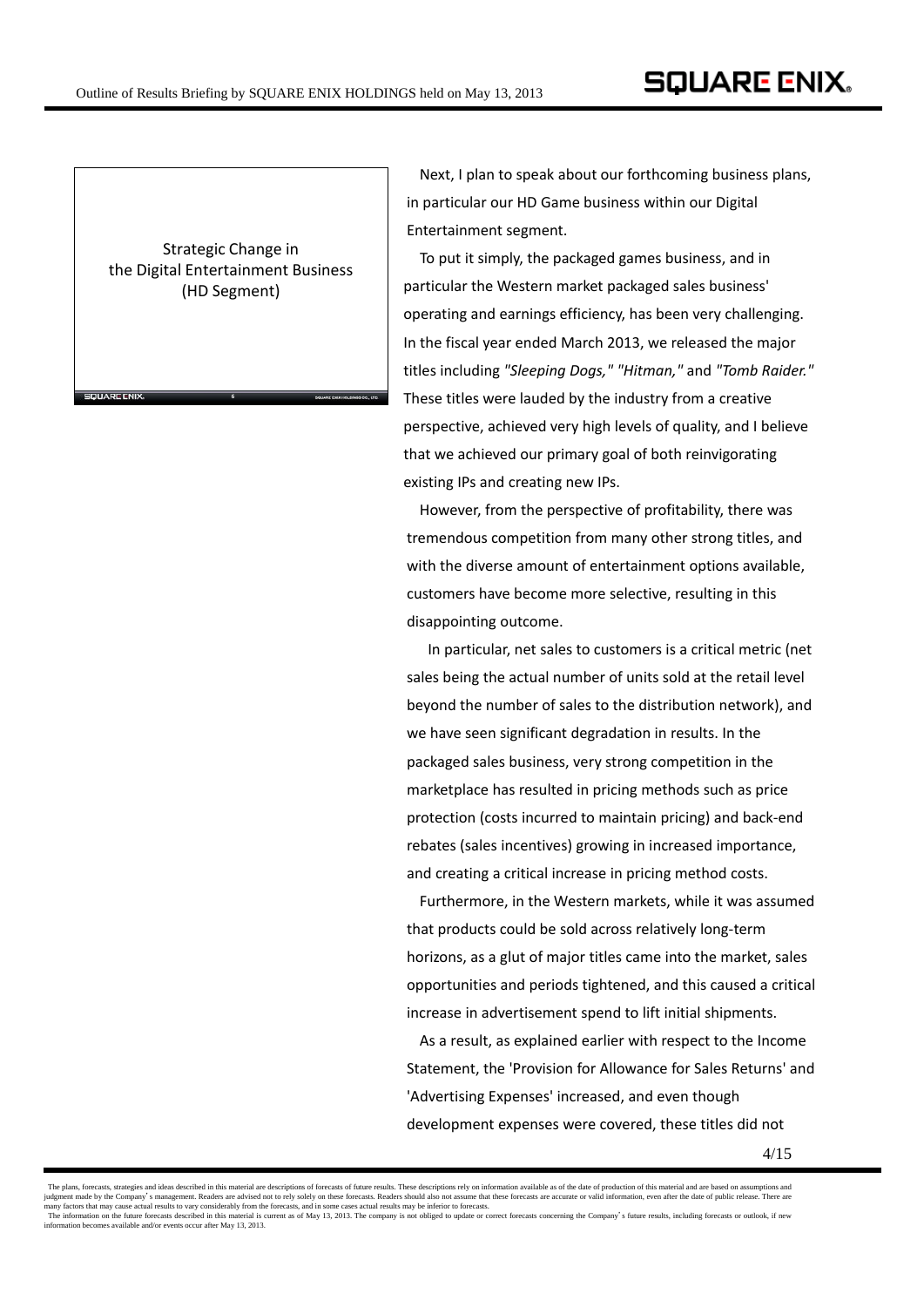sufficiently contribute to profits.

I believe that this situation is not a one‐time event for the fiscal year ended March 2013, but is a structural issue within the packaged product sales model. As a result, I believe it is difficult to guarantee an appropriate return on our investments within the revenue model of purely packaged software.

It is important to consider how to change business models in light of rigidity from the perspective of pricing, and I believe that the transformation to online titles and the diversification of profit opportunities is the key.

While we have stated this before, we intend to pursue this with further intensity going forward.

I would like to present 3 initiatives to reform our HD game **business** 

The first initiative is to re‐consider long‐term, large‐scale development.

Long‐term, large‐scale development makes asset turnover very slow, and the period from investment to sales is too long, so we must consider how to increase turnover.

 I recognize that the reasons the results for the fiscal year ended March 2013 were so disappointing were; firstly, from the revenue generation perspective, the rigid nature of the packaged product sales business model turned sour, and secondly, from the development perspective, the increasing investment period resulted in a deterioration of asset turnover.

Therefore, from a development perspective, it will be important to consider how to improve asset turnover.

There is a huge difference from the perspective of business risk between a model where no revenue opportunities take place for several years until the product is completed (upon which investments are recovered at one time), and a model where revenue opportunities exist in some form prior to

New Strategic Initiatives for HD Segment

- $\checkmark$  Overhaul the large-scale, long-term development  $\rightarrow$  Improve turnover of development
- $\checkmark$  Target smart devices as a game platform
- $\checkmark$  Construct a product portfolio tailored to consumer tastes in respective served regions

**7**

SQUARE CNIX

The plans, forecasts, strategies and ideas described in this material are descriptions of forecasts of future results. These descriptions rely on information available as of the date of production of this material and are judgment made by the Company's management. Readers are advised not to rely solely on these forecasts. Readers should also not assume that these forecasts are accurate or valid information, even after the date of public rel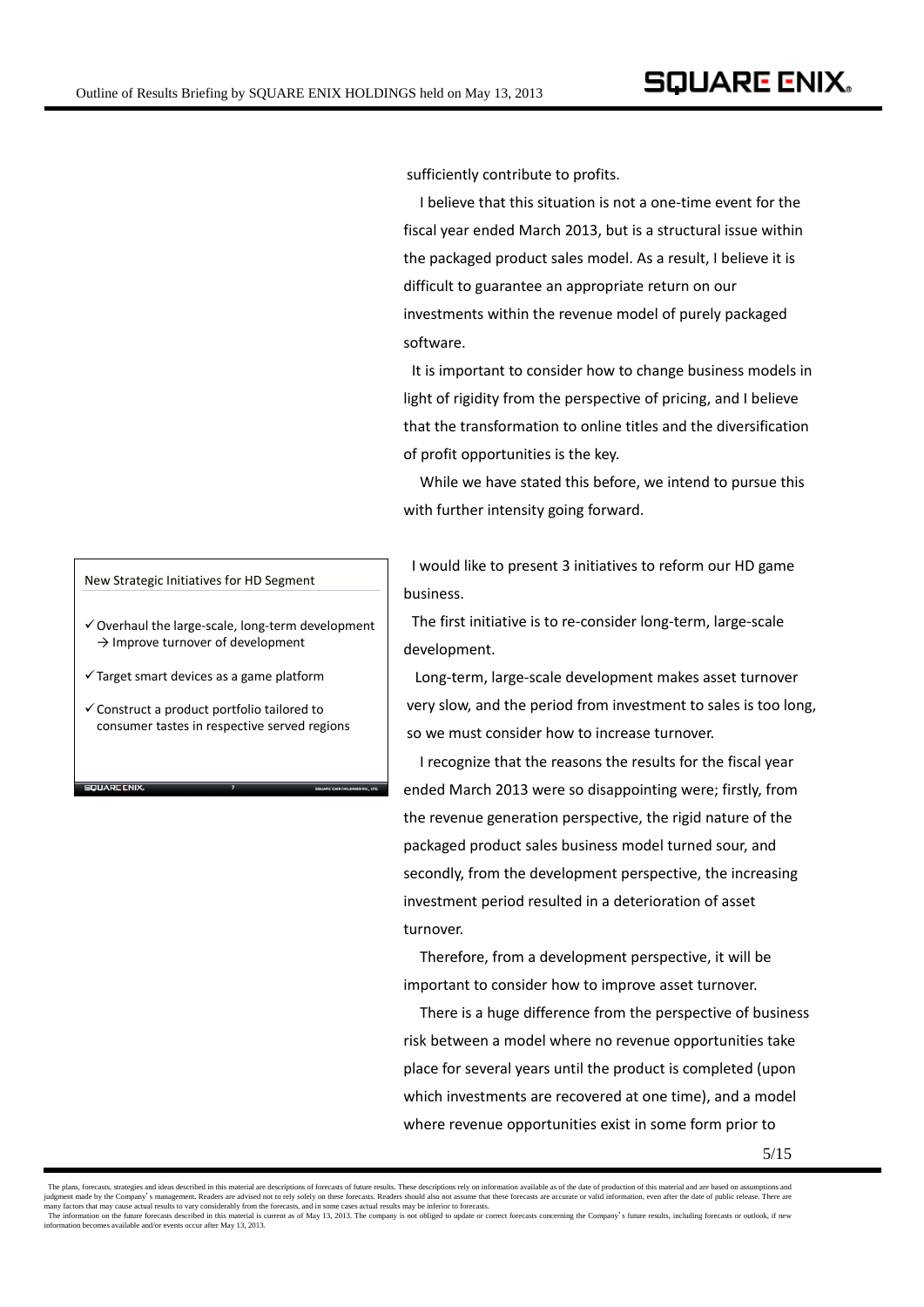product completion, even if the amount of money invested is the same. I believe this is a crucial point.

This problem is not simply a financial issue.

Poor asset turnover means that we have little contact with customers during several years of development of a game title. In a model where a game is developed without customers knowing what it's like for many years, the product is presented to customers only after it has been finished, and all investment is recovered at one time, customers are forced to wait for too long, and opportunities for profit are passed up.

One could go as far as to say that in today's times, making customers wait for years with little to no information is being dishonest to them. We're no longer in an age where customers are left in the dark until a product is completed. We need to shift to a business model where we frequently interact with our customers for our products that are in‐development and/or prior to being sold, have our customers understand games under development, and finally make sure we develop games that meet their expectations.

There is a crowdfunding website called 'Kickstarter,' which does not only serve as a method of financing for developers, but I believe should also be seen as a way to unite marketing and development together by allowing us to interact with customers while a game is in development.

Valve's Steam Greenlight and Early Access, are also very interesting, in that they raise the frequency by which we interact with customers, increasing their engagement and reflecting customer needs. We are also looking at what initiatives are possible from this perspective. What should we present to our customers before a game is finished, how can our customers enjoy this, and how do we connect this to profitability, is something we are thinking about implementing, and which can improve our asset turnover in the process.

The plans, forceasts, strategies and ideas described in this material and care based on assumptions and are based on assumptions and information available as of the date of production of this material and are based on assu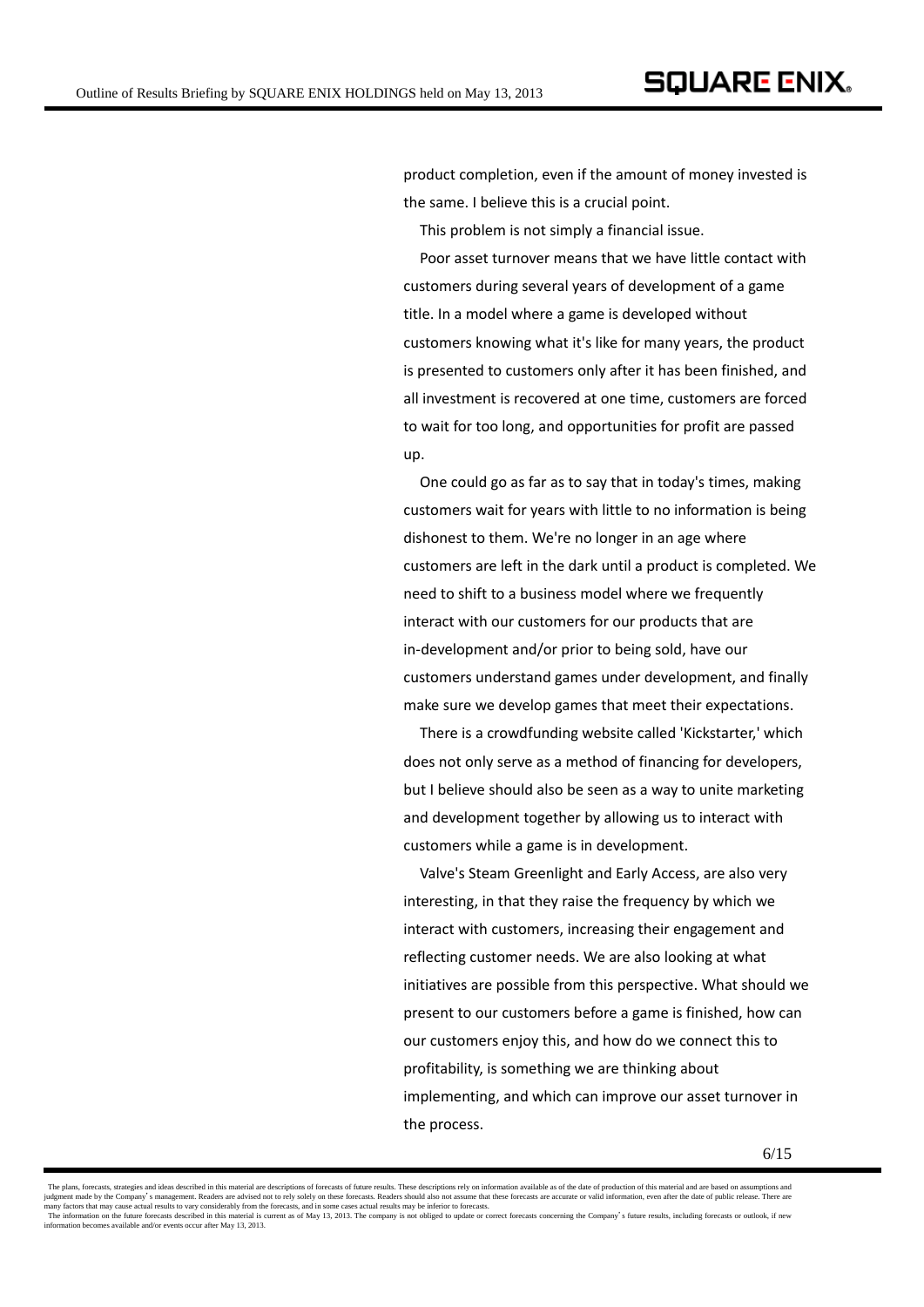This is what I would like to realize with respect to long‐term, large‐scale developments. It is not an easy task, but I believe that it has become quite possible under the current environment.

The second initiative relates to "smart devices as game machines."

Put this way, you may think that devices such as smart phones and tablets are at odds with game consoles, but this is not the case. As the Company is developing and selling video games, the selection of game device to develop for is of utmost importance.

While it may not need to be said, smart phones and tablets have evolved at a striking pace, and as devices upon which to play games, their specs are more than sufficient.

On the other hand, game consoles have become smart devices themselves, and whether they ultimately converge or diverge is yet to be seen, but as publishers of content, smart phones and tablets are not devices that we can ignore.



This slide shows the diffusion and further growth of smart devices (including game consoles), and as we publish games, we simply cannot ignore smart phones and tablets.

Within our game portfolio, in particular the portfolio of SQUARE ENIX Japan, we have a structure split between, on the one hand, game console‐oriented products (including handheld consoles), within which many games are focused on single‐player, carefully played titles, and on the other hand, smart phone, tablet and PC‐oriented titles whose focus is on multiplayer and event‐driven style social games.

On the basis of the progress of recent devices, moving forward we are thinking to push into publishing games on smart phones and tablets, which we had hitherto only published on game consoles, in particular our strong‐point of single‐player, story‐driven games, etc. I have already given these instructions to our development teams, and we are

The plans, forecasts, strategies and ideas described in this material are descriptions of forecasts of future results. These descriptions rely on information available as of the date of production of this material and are judgment made by the Company's management. Readers are advised not to rely solely on these forecasts. Readers should also not assume that these forecasts are accurate or valid information, even after the date of public rel information becomes available and/or events occur after May 13, 2013.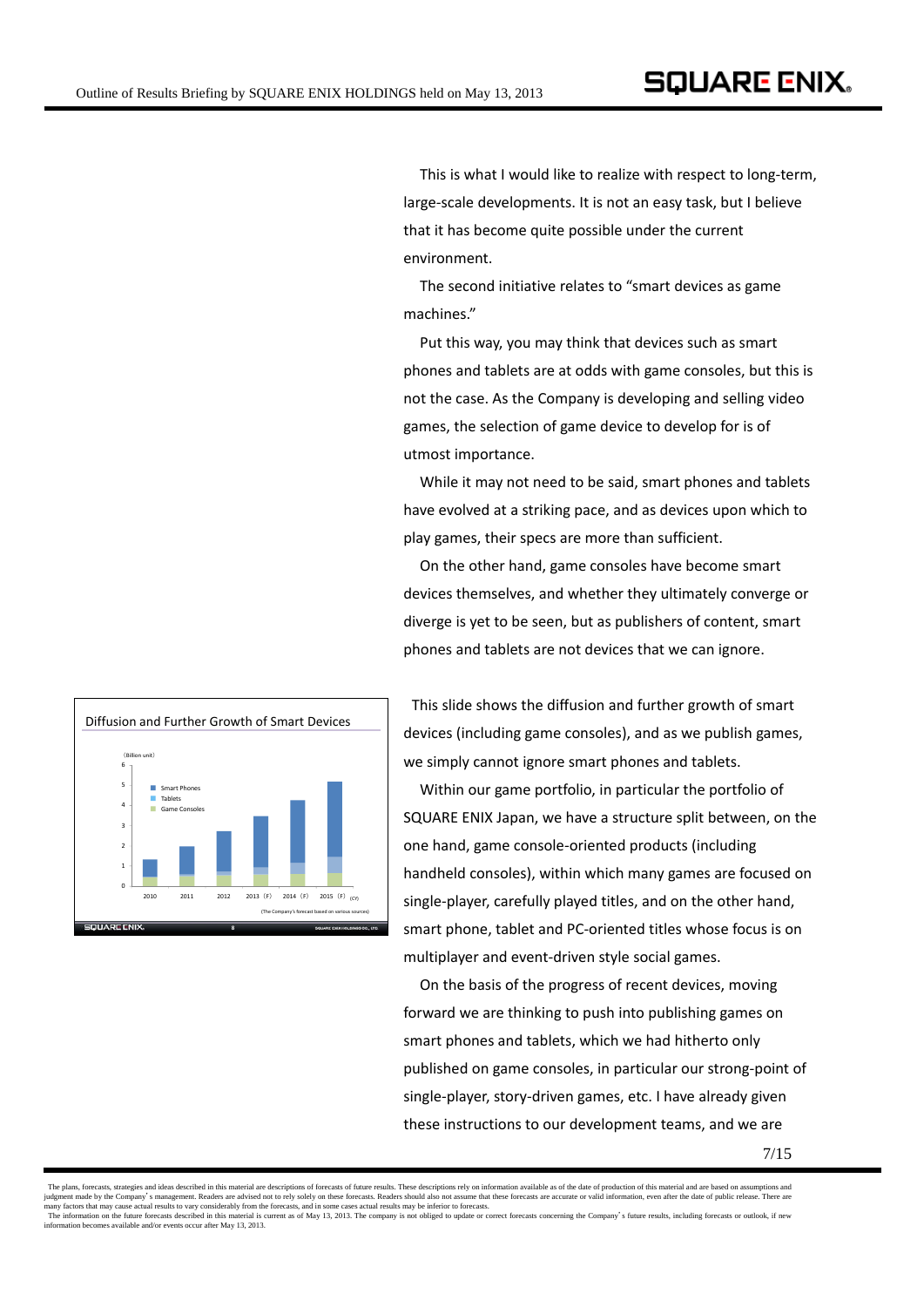moving ahead with this effort.

Until now we have published games on these devices such as remakes of our old titles or turning our old franchises into social games, but going forward, in addition to these efforts, we will create new game titles of similar type.

The most difficult part here is the earnings model. The prior packaged software sales model was a simple world calculated by quantity times price. The optimal business structure for this world involved separating development from sales and marketing, and having each specialize in their particular function. From now, we need to move toward a more flexible business structure.

Therefore, it is not enough to simply develop a "good game," we have to think about what kind of game we want to present to our customers, how our customers will enjoy the game, and how we will receive compensation from our customers, which requires development, marketing and sales to unite in the creation of our games. Even in cases where the business model is a simple pay‐per‐download, we have to think of how to expand.

It is critical to provide new titles where various revenue models such as pay‐per‐download, F2P, PDLC, and hybrids of them, are unified with the game design.

The third initiative is "Regionality."

While we had been making investments in the game development under the assumption that major titles would sell a lot worldwide, however, we have found it extremely difficult to achieve. We created our budgets on the basis that our games would be sold worldwide. We had not given much consideration of the regionality of each market, and had focused more on how to sell the major titles globally; however, titles fitting this method are limited.

Many of the titles that we decided to cancel or reexamine in the fiscal year ended March 2013 had been based in that

## New Strategic Initiatives for HD Segment

- $\checkmark$  Overhaul the large-scale, long-term development  $\rightarrow$  Improve turnover of development
- $\checkmark$  Target smart devices as a game platform

.<br>און זאס די האויר

 $\checkmark$  Construct a product portfolio tailored to consumer tastes in respective served regions

**7**

The plans, forecasts, strategies and ideas described in this material are descriptions of forecasts of future results. These descriptions rely on information available as of the date of production of this material and are judgment made by the Company's management. Readers are advised not to rely solely on these forecasts. Readers should also not assume that these forecasts are accurate or valid information, even after the date of public rel information becomes available and/or events occur after May 13, 2013.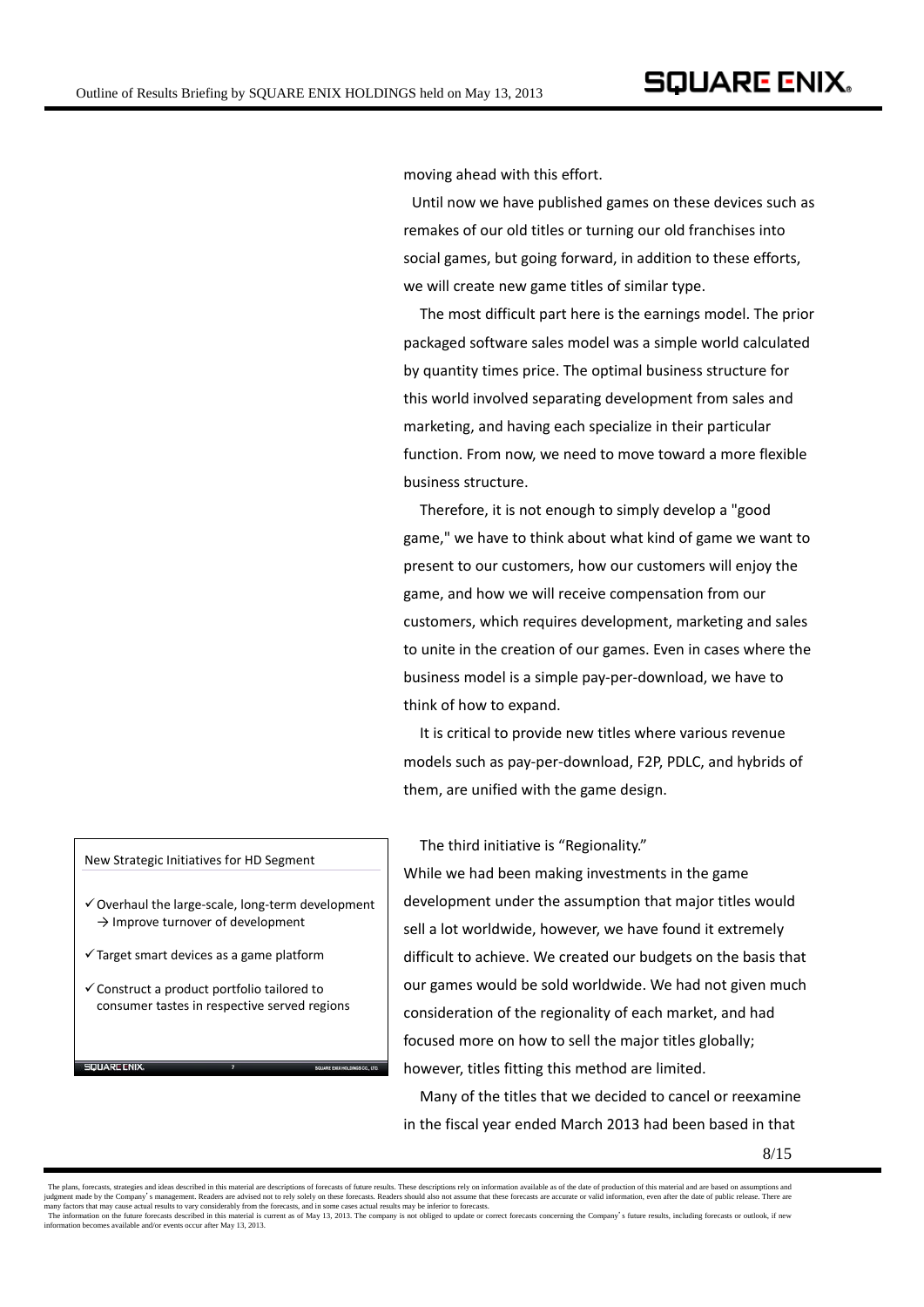way of thinking.

 As the sheer amount of and diversification of game and entertainment products is increasing, I believe it is difficult to move forward on the assumption that many products can cover the tastes of the entire world, and sell across the entire world.

Of course, we will continue to invest in flagship titles that showcase our technological prowess, pursuing high‐end game quality, and which can earn profits on a global basis. Regarding a number of these types of titles, we will share information with everyone at this year's E3.

That said, we cannot reasonably finance this direction for every single title, and we have to think about our entire product portfolio.

 From a different perspective, the recent game industry is seeing the emergence of blockbuster games from online (PC/browser/etc), smart phones, and tablets. Our strategy of selling AAA titles of 10 IPs around the globe has implicitly assumed Hollywood‐style cinematic major games centered on single‐player experiences. Going forward, I think it is necessary to review the definition of "AAA Title," and we need to pursue a new type of blockbuster title, in addition to the conventional‐type of blockbusters.

Our customers' tastes throughout the globe are as varied as the regions in which they live, and as we think about our product portfolio in various regions, we need to develop our games appropriately.

We have only just started reforming along the three points I mentioned above, so at this point, I can't speak about specific titles. But we are determined to solidly implement these initiatives.

The plans, forecasts, strategies and ideas described in this material are descriptions of forecasts of future results. These descriptions rely on information available as of the date of production of this material and are judgment made by the Company's management. Readers are advised not to rely solely on these forecasts. Readers should also not assume that these forecasts are accurate or valid information, even after the date of public rel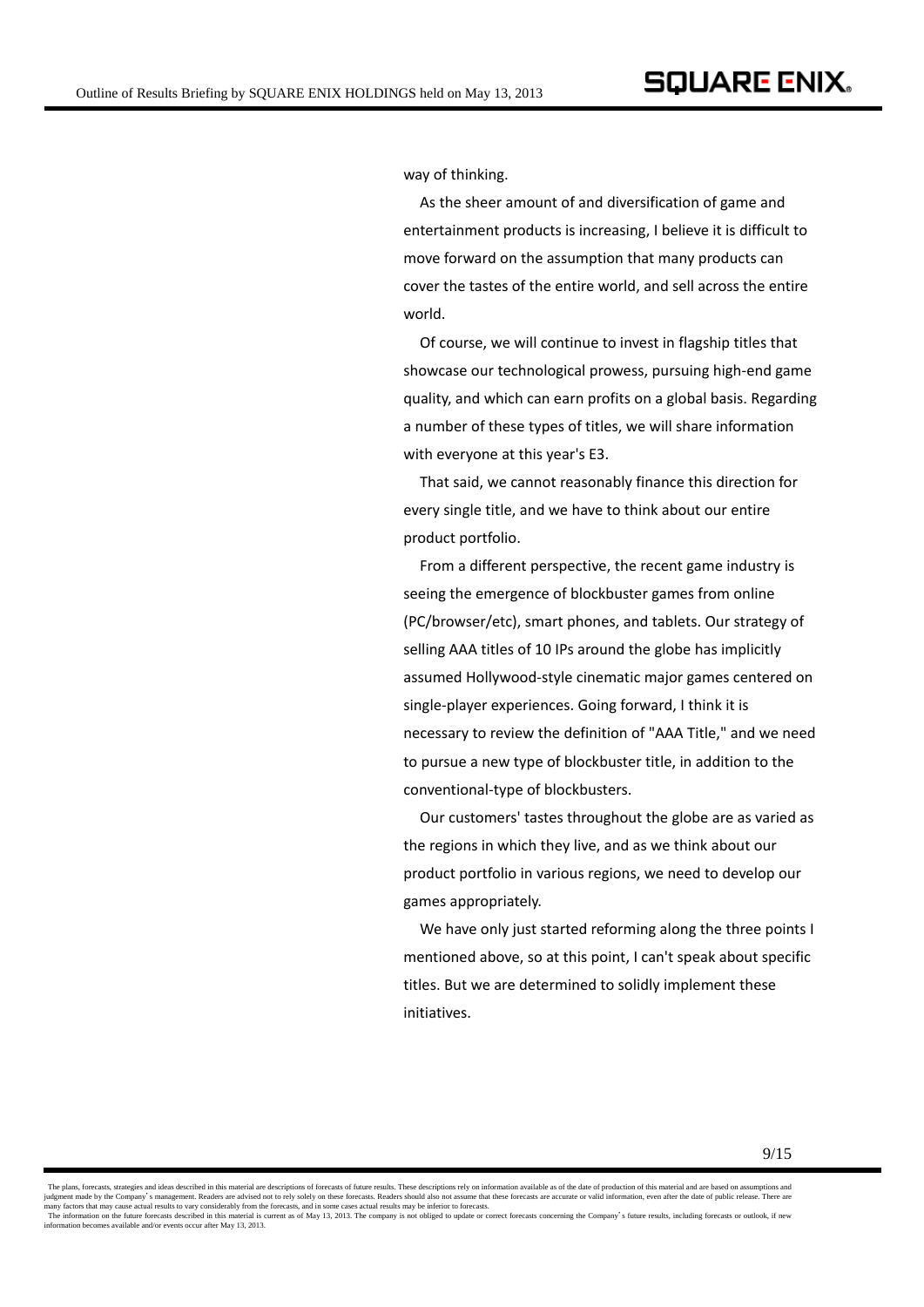

Next, moving on to the efficiency of our investments, this slide shows an image of investment efficiency from the year 2000 to today, and an image for the future.

The current status is the big blue balloon on the lower right-hand side. Although some positive results have been achieved, the investment efficiency is still not sufficient, and therefore we will aim to bring this balloon upward and towards the left. Utilizing the methods mentioned earlier, we will make well-modulated investments by striking a good balance of expanding investments where needed and reducing investments of less importance.

Next, we will explain the financial forecast for the fiscal year ending March 2014.

First of all, starting from this forecast, we have decided to disclose our financial forecasts using ranges.

This is because, when considering the changes in the business environment and changes to product mix etc. going forward, it is expected that the financial forecasts as of today would fluctuate extremely broadly.

Under disclosure rules, when using ranges, there are certain permitted plus or minus from the upper limit and the lower limit.

|                                                  | Fiscal Year Ending March 31, 2014 |                                   |                   |
|--------------------------------------------------|-----------------------------------|-----------------------------------|-------------------|
|                                                  |                                   |                                   | (Billions of Yen) |
|                                                  | <b>Fiscal Year</b><br>Ended 3/13  | <b>Fiscal Year</b><br>Ending 3/14 | Change            |
| <b>Net Sales</b>                                 | 148.0                             | $140.0 - 150.0$                   | $(8.0) \sim 2.0$  |
| <b>Operating Income</b>                          | (6.1)                             | $5.0 - 9.0$                       | $11.1 - 15.1$     |
| <b>Recurring Income</b>                          | (4.4)                             | $5.0 - 9.0$                       | $9.4 - 13.4$      |
| Net Income                                       | (13.7)                            | $3.5 - 6.0$                       | $17.2 - 19.7$     |
|                                                  |                                   |                                   |                   |
|                                                  | <b>Fiscal Year</b><br>Ended 3/13  | <b>Fiscal Year</b><br>Ending 3/14 | Change            |
| <b>Depreciation and Amortization</b>             | 7.3                               | 7.0                               | (0.3)             |
| <b>Capital Expenditure</b>                       | 12.5                              | 7.0                               | (5.5)             |
| (Ref.) First-Half Year ending September 30, 2013 |                                   |                                   | (Billions of Yen) |
|                                                  | <b>Fiscal Year</b><br>Ended 3/13  | <b>Fiscal Year</b><br>Ending 3/14 | Change            |
| <b>Net Sales</b>                                 | 61.1                              | $5.9 - 6.3$                       | $(2.1) \sim 1.9$  |
|                                                  | (5.2)                             | $(2.0) - 0.0$                     | $3.2 - 5.2$       |
| <b>Operating Income</b>                          |                                   |                                   |                   |
| <b>Recurring Income</b>                          | (6.3)                             | $(2.0) \sim 0.0$                  | $4.3 - 6.3$       |

**10**

**OLIAPE CNIX** 

Financial Forecasts Fiscal Year Ending March 31, 2014

> With respect to our financial forecast for the fiscal year ending March 2014, we have forecasted net sales of ¥140‐150 billion, operating income of ¥ 5‐9 billion, and net income of ¥ 3.5‐6.0 billion.

The plans, forecasts, strategies and ideas described in this material are descriptions of forecasts of future results. These descriptions rely on information available as of the date of production of this material and are judgment made by the Company's management. Readers are advised not to rely solely on these forecasts. Readers should also not assume that these forecasts are accurate or valid information, even after the date of public rel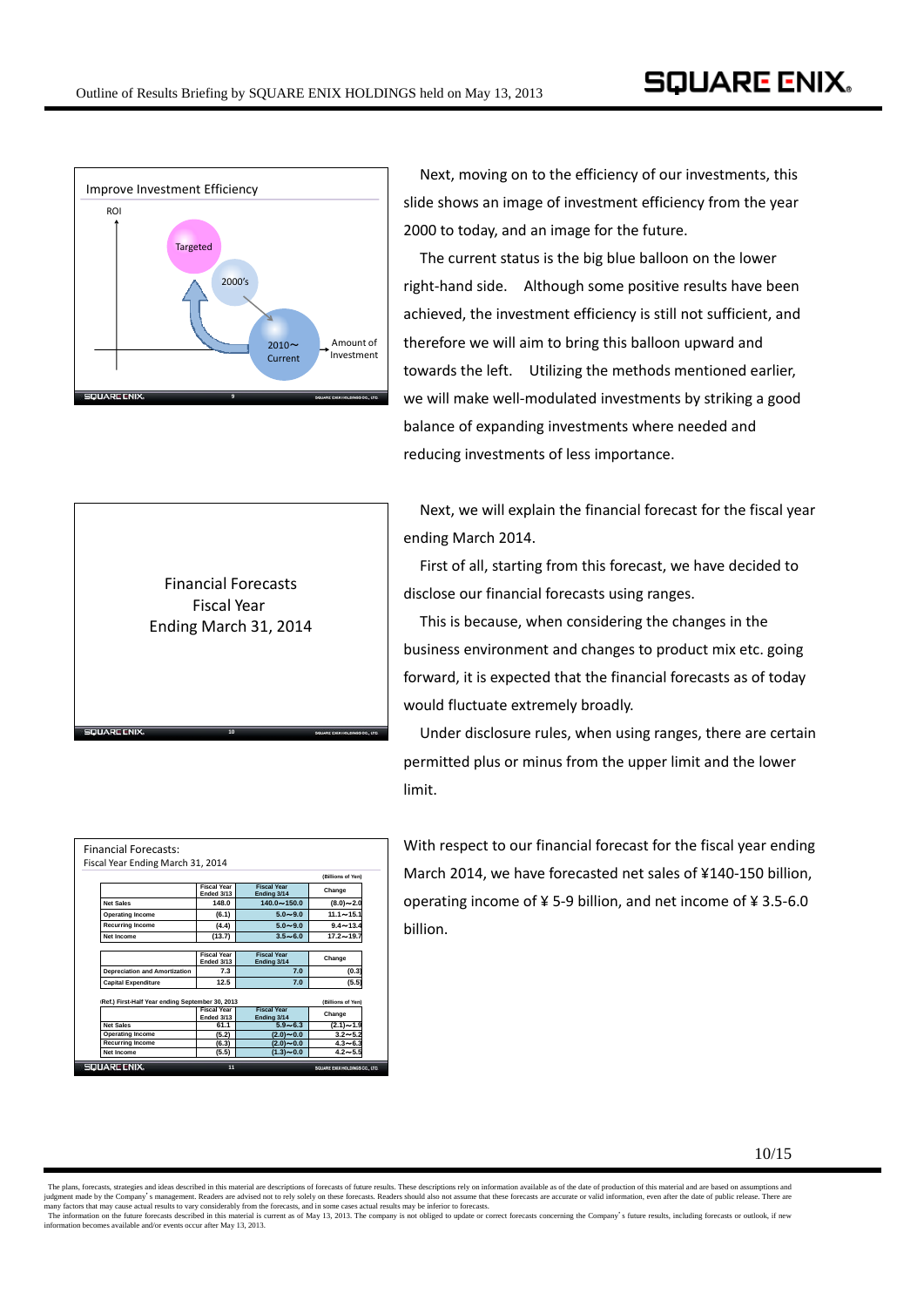| <b>Financial Forecasts:</b><br>Fiscal Year Ending March 31, 2014 by Business Segment                                                                                                                                             |                                        |           |             |               |                                       |                   |
|----------------------------------------------------------------------------------------------------------------------------------------------------------------------------------------------------------------------------------|----------------------------------------|-----------|-------------|---------------|---------------------------------------|-------------------|
| Each business segment's forecast number for Fiscal Year ending March 31, 2014 corresponds to the intermediate<br>scenario in the forecast range (consolidated net sales of Yen145B, and consolidated operating income of Yen7B). |                                        |           |             |               |                                       |                   |
| 1. Forecast for the Fiscal Year ending March 31, 2014                                                                                                                                                                            |                                        |           |             |               |                                       | (Billions of Yen) |
|                                                                                                                                                                                                                                  | <b>Digital</b><br><b>Entertainment</b> | Amusement | Publication | Merchandising | <b>Fliminations</b><br>or unallocated | Total             |
| Net Sales                                                                                                                                                                                                                        | 88.0                                   | 44.0      | 10.0        | 3.0           | (0.0)                                 | 145.0             |
| <b>Operating Income</b>                                                                                                                                                                                                          | 10.5                                   | 3.0       | 1.5         | 0.5           | (8.5)                                 | 7.0               |
| <b>Operating Margin</b>                                                                                                                                                                                                          | 11.9%                                  | 6.8%      | 15.0%       | 16.7%         |                                       | 4.8%              |
| 2. Results for the Fiscal Year ended March 31, 2013                                                                                                                                                                              |                                        |           |             |               |                                       | (Billions of Yen) |
|                                                                                                                                                                                                                                  | <b>Digital</b><br><b>Entertainment</b> | Amusement | Publication | Merchandising | <b>Fliminations</b><br>or unallocated | Total             |
| Net Sales                                                                                                                                                                                                                        | 89.5                                   | 44.3      | 11.1        | 3.3           | (0.1)                                 | 148.0             |
| <b>Operating Income</b>                                                                                                                                                                                                          | o                                      | (0.4)     | 2.5         | 0.7           | (8.9)                                 | (6.1)             |
| <b>Operating Margin</b>                                                                                                                                                                                                          | 0.0%                                   | (0.8%     | 22.4%       | 20.4%         |                                       | (4.1%             |
| 3. Changes (1-2)                                                                                                                                                                                                                 |                                        |           |             |               |                                       | (Billions of Yen) |
|                                                                                                                                                                                                                                  | <b>Digital</b><br>Entertainment        | Amusement | Publication | Merchandising | <b>Fliminations</b><br>or unallocated | Total             |
| Net Sales                                                                                                                                                                                                                        | (1.5)                                  | (0.3)     | (1.1)       | (0.3)         | 0.1                                   | (3.0)             |
| <b>Operating Income</b>                                                                                                                                                                                                          | 10.5                                   | 3.4       | (1.0)       | (0.2)         | 0.4                                   | 13.1              |
| <b>SOUARE CNIX.</b>                                                                                                                                                                                                              |                                        |           | 12          |               |                                       |                   |

This slide shows the forecast by business segments, for which we take the medium value within each range of the forecast for the fiscal year ending March 2014.



This slide shows the transition in forecasted net sales by business segment.

The forecast of net sales for the fiscal year ending March 2014 amounts to ¥140‐150 billion.



This slide shows the transition in forecasted operating income by business segment.

The forecasted operating income for the fiscal year 2014 amounts to ¥5‐9 billion.

11/15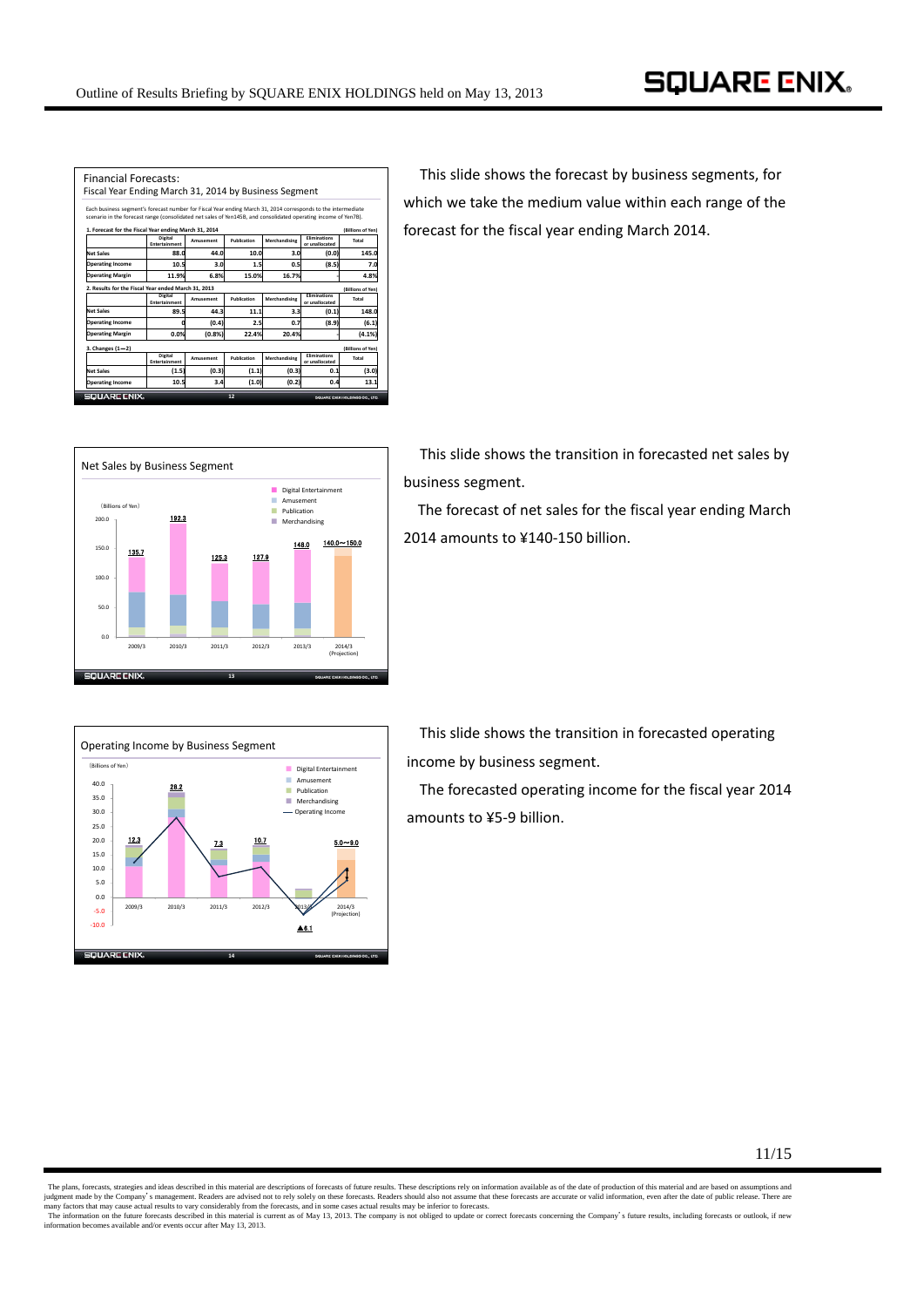

This slide shows the transition in net sales of the Digital Entertainment Segment. The forecast figure for the fiscal year ending March 2014 has taken the medium value within the forecast range.

With respect to MMOs, one of the two major titles *"Final Fantasy XIV: A Realm Reborn"* is scheduled to be launched in the fiscal year ending March 2014. The beta test has been received favorably, and the team's morale is rising, and we expect to see good results.



Next, I will explain about our targeted future profit level.



 I believe our first goal is to achieve operating income level of ¥25 billion as soon as possible, based on the measures and policies that I have just explained. From here, we will aim for higher profit levels, but the first step is to recover a level of operating income of ¥25 billion.

The plans, forecasts, strategies and ideas described in this material are descriptions of forecasts of future results. These descriptions rely on information available as of the date of production of this material and are judgment made by the Company's management. Readers are advised not to rely solely on these forecasts. Readers should also not assume that these forecasts are accurate or valid information, even after the date of public rel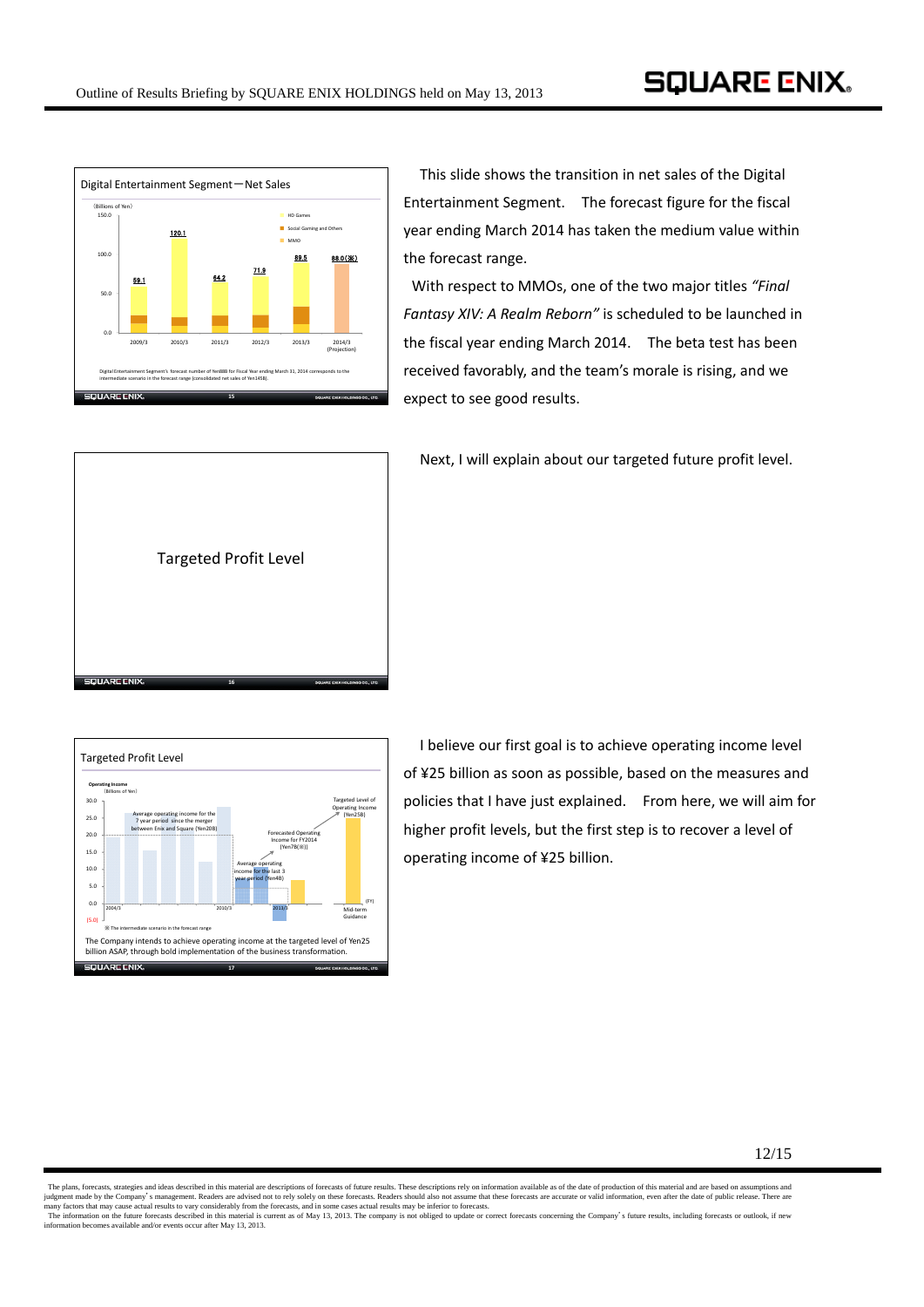



Next is our dividend policy.

With respect to year-end dividend payments for the fiscal year ended March 2013, a board resolution is expected to be passed on May 17 to make dividend payments of ¥20 per share, as originally forecasted.

This slide shows a summary of the policy for dividend payments for the fiscal year ending March 2014.

Given the recent significant fluctuation in earnings, we have considered how to realize stable dividend payments, while maintaining a dividend payout ratio of 30%.

In the case where consolidated net income exceeds ¥11.5 billion, dividends will be paid at a targeted dividend payout ratio of 30%. However, if the consolidated net income is at a level in the range of ¥3.5‐11.5 billion, or in other words, if the net income per share is in the range of ¥30‐100 per share, the dividend payment amount per share will be ¥30 per year.

If the consolidated net income is less than ¥3.5 billion, or in other words, if the net income per share is less than ¥30, the dividend payout ratio shall be 100%, however, in such a case the lower limit of the dividend payment will be set to ¥10 per share per year.

Our goal is to achieve consolidated net income of at least ¥11.5 billion, and we would like to realize this target level as soon as possible.

The plans, forecasts, strategies and ideas described in this material are descriptions of forecasts of future results. These descriptions rely on information available as of the date of production of this material and are judgment made by the Company's management. Readers are advised not to rely solely on these forecasts. Readers should also not assume that these forecasts are accurate or valid information, even after the date of public rel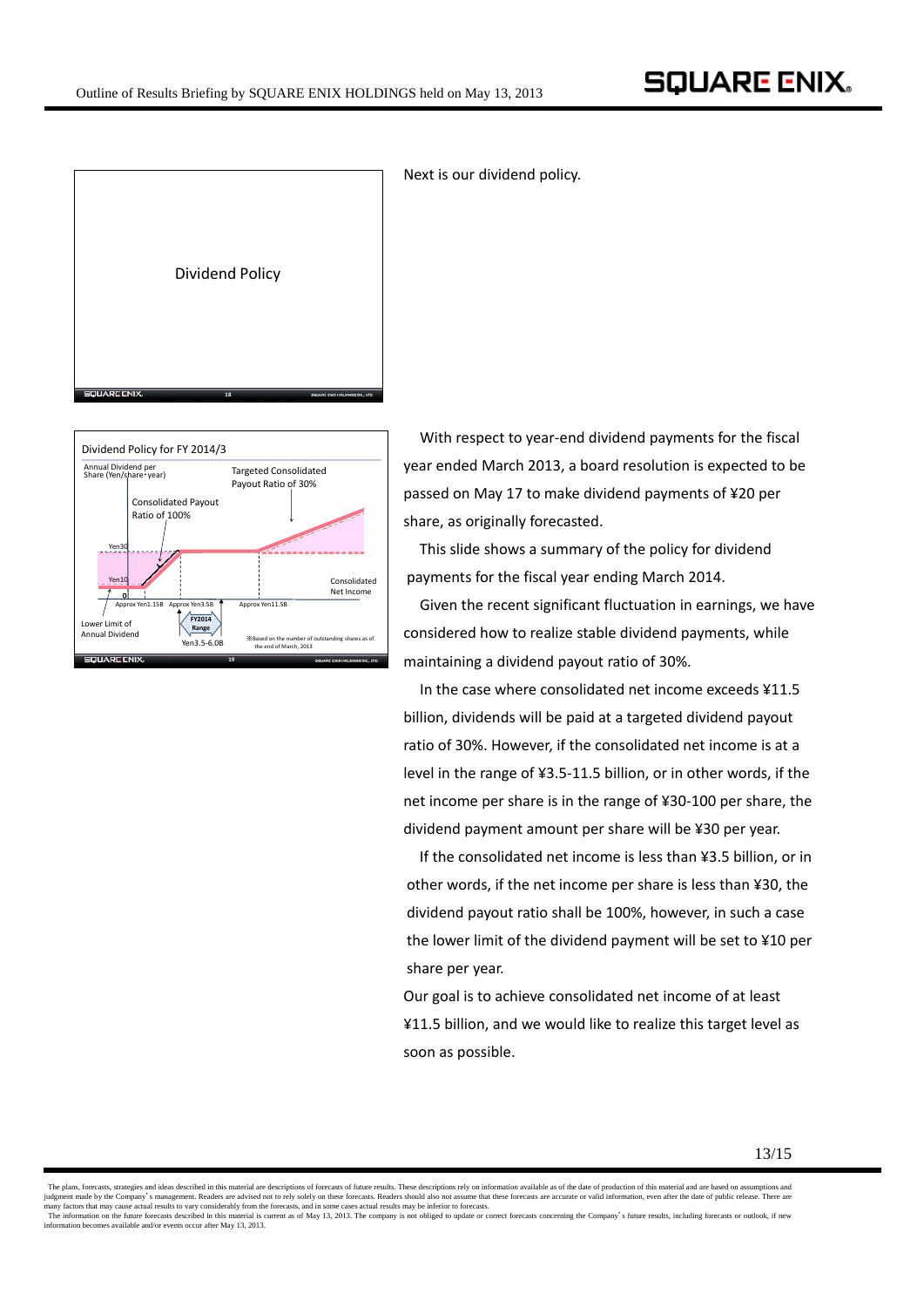

President and Representative Director **Yosuke Matsuda** CEO, Glam Media Japan Corp. Former CEO, Excite Japan Co., Ltd. Director **Keiji Honda** Director (Newly appointed) **Philip Timo Rogers** Director **Yukinobu Chida** Director Outside Director **Yukihiro Yamamura** Newly appointed 25.

\* Subject to approval by the Annual General Meeting of Shareholders to be held in late June 2013. QUARE ENIX **21**

Finally, I will explain about the new management team.

The new members of our management team shown in this slide will be submitted for approval to the annual general meeting of shareholders of the Company to be held on June

In addition to myself and Phil Rogers, who were introduced at the Briefing session on March 26, Keiji Honda and Yukinobu Chida will be re‐elected.

Also, we would like to invite in Yukihiro Yamamura as a new external board member. Mr. Yamamura is the former president of Excite Japan Co. Ltd., and has a deep understanding of and experience in online businesses. We requested Mr. Yamamura to take up the position as we believe that he can bring very meaningful insight and experience upon the Company pursuing online businesses going forward. Mr. Yamamura has kindly accepted our offer, and therefore, today I am happy to introduce him to you, as a board member candidate.